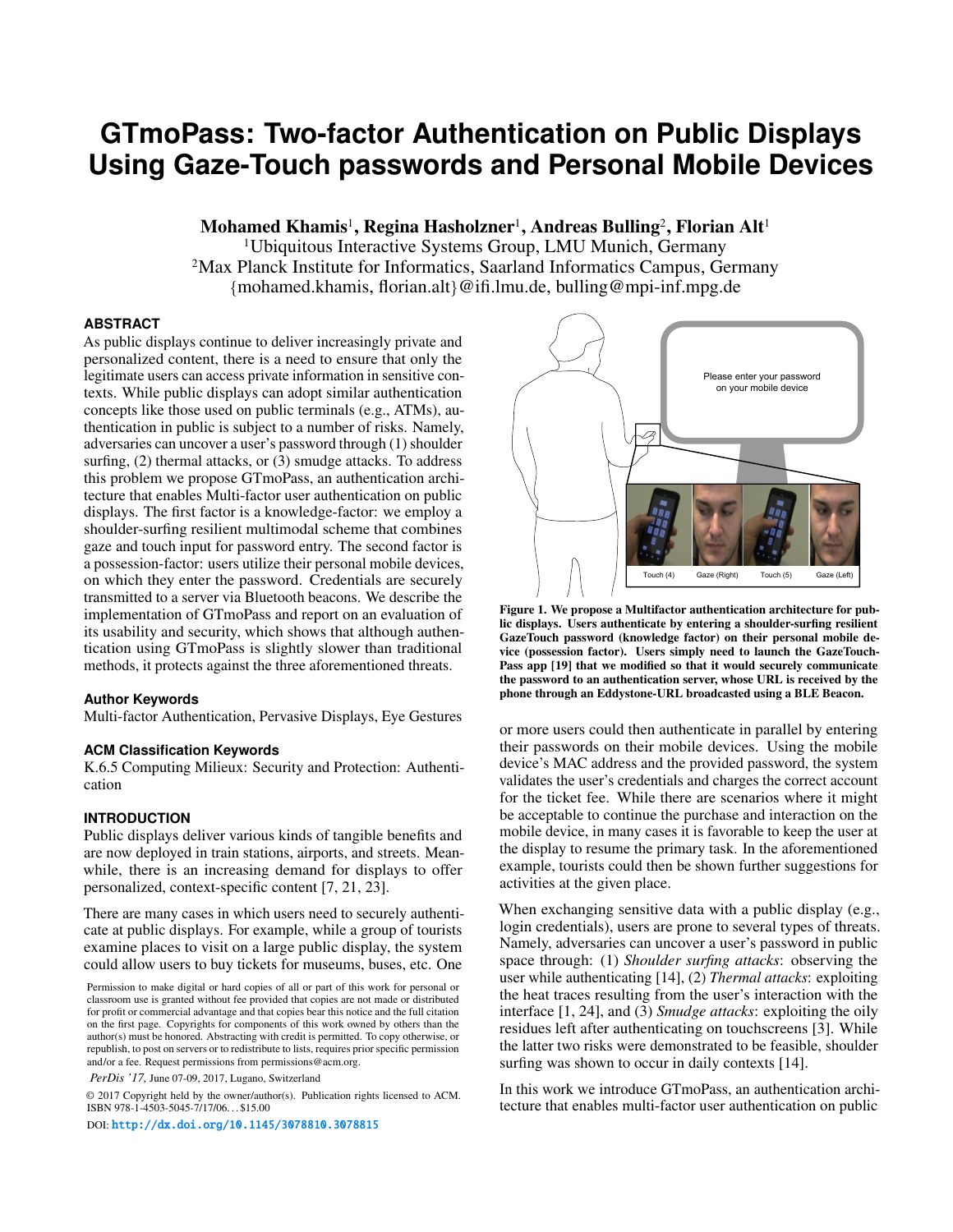displays. GTmoPass uses a shoulder-surfing resilient multimodal scheme that combines Gaze and Touch for password entry as a knowledge factor. Additionally it uses personal mobile devices as a possession factor (see Figure [1\)](#page-0-0). After entering the password on the mobile device, the password is then securely transferred to an authentication server whose URL is communicated to the mobile device via Bluetooth beacons. The use of BLE beacons alleviates the need to manually enter URLs, or scan QR-codes. This means that when interacting with public display that employs GTmoPass for the first time, users do not have to do anything other than launching the app and entering the password.

The results of our evaluation show that users authenticate relatively fast  $(2.8 - 4.9$  seconds), and that the authentication process is resilient to the aforementioned threats. Even if the password is leaked, the architecture of GTmoPass requires the adversary to additionally acquire the user's mobile device.

# **BACKGROUND AND RELATED WORK**

## **Authentication Factors**

Researchers and practitioners have developed different ways for users to authenticate in order to be granted access to Private or sensitive information. Three of the most popular authentication forms are (1) knowledge-based authentication, (2) possession-based authentication, and (3) inherence-based authentication (also known as biometric authentication).

#### *Knowledge Factor*

Knowledge-based authentication schemes rely on "something the user knows". It is perhaps the most commonly used factor [\[2\]](#page-6-4). Examples are passwords, PINs, and graphical passwords. Researchers also developed ways to authenticate using eye movements [\[8,](#page-6-5) [12,](#page-6-6) [13,](#page-6-7) [16\]](#page-6-8), mid-air gestures [\[25\]](#page-7-4), and by recalling photographs [\[26\]](#page-7-5). Knowledge-based schemes allow changing passwords, and can be integrated into any system that accepts any kind of user input. On the other hand, knowledge-based passwords can be guessed by illegitimate users. Attackers can find the password by observing users during authentication [\[14\]](#page-6-1). Smudge attacks are possible when passwords are entered through touchscreens [\[3\]](#page-6-3). Graphical passwords such as Android lock patterns are particularly vulnerable to smudge attacks [\[29,](#page-7-6) [40\]](#page-8-0). Furthermore, many knowledge-based schemes are also vulnerable to thermal attacks, where heat traces resulting from the user's interactions with the interface are exploited to find the password [\[1\]](#page-6-2).

### *Possession Factor*

The possession factor relies on "something the user possesses". Physical keys and scannable personal IDs are examples of possession-based authentication. Researchers experimented with identifying users on public displays through the MAC address of their smartphone [\[28\]](#page-7-7). Davies et al. [\[7\]](#page-6-0) exploit the user's mobile device to identify the list of applications the user wants to interact with on a display. Others approaches include using bluetooth devices [\[6\]](#page-6-9) and wearable shutter glasses [\[32\]](#page-7-8). While this type of schemes does not require users to remember passwords, it requires keeping possession of the access token. A drawback of using this factor alone, is that if an attacker

gets hold of the access token, the attacker can impersonate the user and gain unauthorized access.

#### *Inherence Factor*

The inherence factor relies on biometric data, such as fingerprints, user behavior (e.g., behavior on a touchscreen [\[10\]](#page-6-10) or eye-gaze behavior [\[33\]](#page-7-9)) and face detection [\[15\]](#page-6-11). While biometric authentication can be easy and fast to use, it is accompanied with a number of problems. Biometric passwords cannot be changed; once a user's biometric data (e.g., fingerprint or iris scan) is leaked, there is no way the user can invalidate the leaked data. Face recognition can be bypassed using pictures of the legitimate user [\[22\]](#page-7-10), and users leave fingerprints everywhere as they interact with surrounding objects. Furthermore, users are oftentimes concerned about disclosing their biometric data to third-party companies [\[27\]](#page-7-11), especially after it was found that biometric data can be stolen remotely [\[34,](#page-7-12) [42\]](#page-8-1).

## *Multifactor Authentication*

Multifactor authentication refers to the use of two or more of the aforementioned factors for improved security. This approach is employed by ATM machines; users have to *know* a PIN, and have to *possess* an ATM card. The approach has also been adopted by multiple Internet services, such as Google, Facebook, Microsoft, and Dropbox; users have to *know* their username and password, and have to *possess* a previously identified mobile device on which they receive an additional one-time password, or confirm their log-in attempt.

Researchers developed systems where users authenticate at ATMs by entering PINs on their mobile phones [\[4,](#page-6-12) [30,](#page-7-13) [31\]](#page-7-14). De Luca and Frauendienst introduced PocketPIN, where users can enter credit card data on their phones before being securely transmitted to public terminals [\[9\]](#page-6-13).

The advantage of GTmoPass is that it employs multimodal authentication as a knowledge factor, and personal mobile devices as a possession factor. Multimodal authentication was shown to be highly resilient to shoulder surfing [\[19\]](#page-7-2). Furthermore, thermal and smudge attacks normally require the attacker to inspect the interface after the user had left [\[1,](#page-6-2) [3\]](#page-6-3). Our architecture complicates these attacks by relying on the user's mobile device for input. This means that an attacker can only perform these attacks by stealing the mobile device fast enough before the heat or smudge traces can no longer be traced. And even by doing so, the attacker would not be able to identify the gaze-input.

# **Protecting Privacy on Public Displays**

In addition to the aforementioned works by Davies et al. [\[6,](#page-6-9) [7\]](#page-6-0) and Schaub et al. [\[28\]](#page-7-7), other works exploited proxemics for showing content on public displays. For example, Vogel and Balakrishnan show private content on public displays only when the user is very close to the display [\[36\]](#page-8-2). Brudy et al. proposed some concepts to hide private data on public displays by partially hiding the private data from the observer's view estimated by a Kinect [\[5\]](#page-6-14).

# **GTMOPASS**

GTmoPass is an authentication architecture that enables secure multifactor user authentication on public displays. In the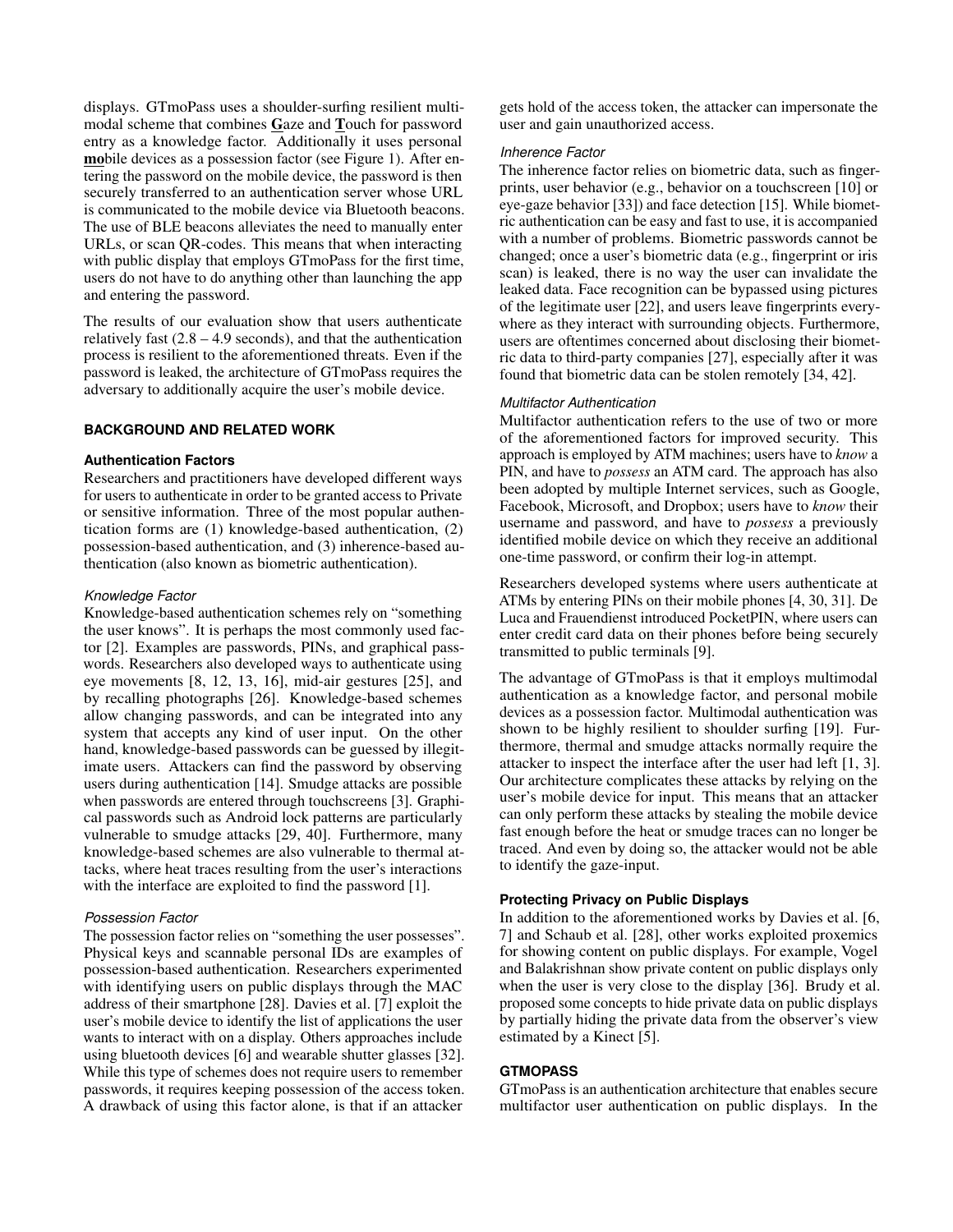following we describe the concept and implementation of GTmoPass, and which threat models it is optimized against.

# **Concept**

GTmoPass relies on two factors (1) a knowledge factor: we use a multimodal authentication scheme that combines gaze and touch input, and (2) a possession factor: users enter the multimodal passwords on their personal mobile devices.

# *The Knowledge Factor*

For the knowledge factor in GTmoPass, we employ a modified version of GazeTouchPass [\[19\]](#page-7-2), a state-of-the art authentication scheme that is highly resilient to shoulder surfing attacks. GazeTouchPass is a multimodal scheme that employs combinations of touch-based PINs (0-9) and eye movements (gaze gestures to the left and to the right). This means that it uses a theoretical password space of  $12^n$  (10 digits  $+ 2$  gaze gestures) where  $n$  is the length of the password. A password could be: Gaze (left), Touch (2), Gaze (right), Touch (1).

The strength of GazeTouchPass lies in its use of two input modalities. This adds complexity to shoulder surfing attacks, as it requires the attacker to observe (1) the user's input on the touchscreen, and (2) the eye movements of the user.

#### *The Possession Factor*

For the possession factor in GTmoPass, we rely on the user's personal mobile device. The multimodal passwords are entered on the mobile device; touch input is detected through the touchscreen, and gaze input is detected through the frontfacing camera. The mobile device then communicates securely with an authentication server, that validates the password and signals the display to show the private information.

#### **Implementation**

GTmoPass consists of two main components: (1) the authentication server, and (2) the user's mobile device (client).

## *Authentication Server*

Implemented in NodeJS, the authentication server is configured to receive HTTP requests. The server runs on a computer (e.g., in our setup we used a laptop) that is connected to a WiFi router. The IP address of the server is broadcasted using a BEEKS BLE beacon<sup>[1](#page-2-0)</sup> in Google's Eddystone protocol<sup>[2](#page-2-1)</sup>. The IP is broadcasted in Eddystone-URL data packets at a 10 Hz rate (i.e., it broadcasts once every 100 ms), with a transmission power of 0 dBm ( $\approx$  50 meters).

### *The Client*

GazeTouchPass [\[19\]](#page-7-2) was implemented as an Android applica-tion. It uses the OpenCV library<sup>[3](#page-2-2)</sup> and the Viola-Jones classifier [\[35\]](#page-8-3) to detect the user's face and eyes. Afterwards, in a manner similar to previous work [\[41,](#page-8-4) [43\]](#page-8-5), the gaze direction is estimated depending on the distance between each eye and the center of the user's face.

We further extended GazeTouchPass to communicate with the authentication server. As soon as the modified app launches, it

<span id="page-2-0"></span>1 <http://bluvision.com/beeks/>

<span id="page-2-1"></span> $^2$ <https://developers.google.com/beacons/eddystone-eid>

<span id="page-2-2"></span>3 <http://opencv.org/platforms/android.html>



<span id="page-2-3"></span>Figure 2. As a user approaches the display to be authenticated at, the user would take out his/her personal mobile device and launch the modified GazeTouchPass app. The app receives the Eddystone-URL broadcasted by the beacon and presents the log in screen. The user then enters the multimodal password. The password is hashed using SHA 256 and then securely transferred to the authentication server. The server validates the log in credentials and signals the display that the credentials were correct/incorrect.

scans for beacons and connects to the nearest one that broadcasts Eddystone URLs. The URL is then saved in the local memory. Whenever the user provides four inputs, the system hashes the input using SHA 256 and sends an HTTP request to the server (see Figure [2\)](#page-2-3). Similar to previous work [\[28\]](#page-7-7), the mobile device is uniquely identified through its MAC address.

## **EVALUATION**

We previously evaluated the usability and observation resistance of GazeTouchPass, to find that although it requires 1.6 more seconds that PINs [\[39\]](#page-8-6), it is significantly more secure against shoulder surfing compared to traditional PINs [\[19\]](#page-7-2). We also found that the structure of a multimodal password has an influence on its security. Namely, passwords that contain several switches from one modality to another, are more difficult to observe compared to those that have less switches. For example, a password such as "left-2-right-1" has three modality switches, and is hence harder to observe compared to "left-right-2-1", which has only one modality switch. The reason is that attackers would have to switch attention between the user's fingers and the user's eyes more often in the case of passwords with more modality switches.

Another interesting insight from our previous evaluation of GazeTouchPass, is that multimodal passwords that start or end with gaze input were perceived by participants to be more difficult to observe. While our previous study was designed to focus on the effect of the number of switches in input modalities on the observability of the password, in the currently presented work we focus on the influence of the *position* of the gaze input in the password on the usability and security of the GazeTouch password.

# **Usability Study**

The goals of this study are to: (1) collect feedback about the use of GazeTouchPass in the proposed setup, and (2) understand the influence of the gaze-input's *position* on usability.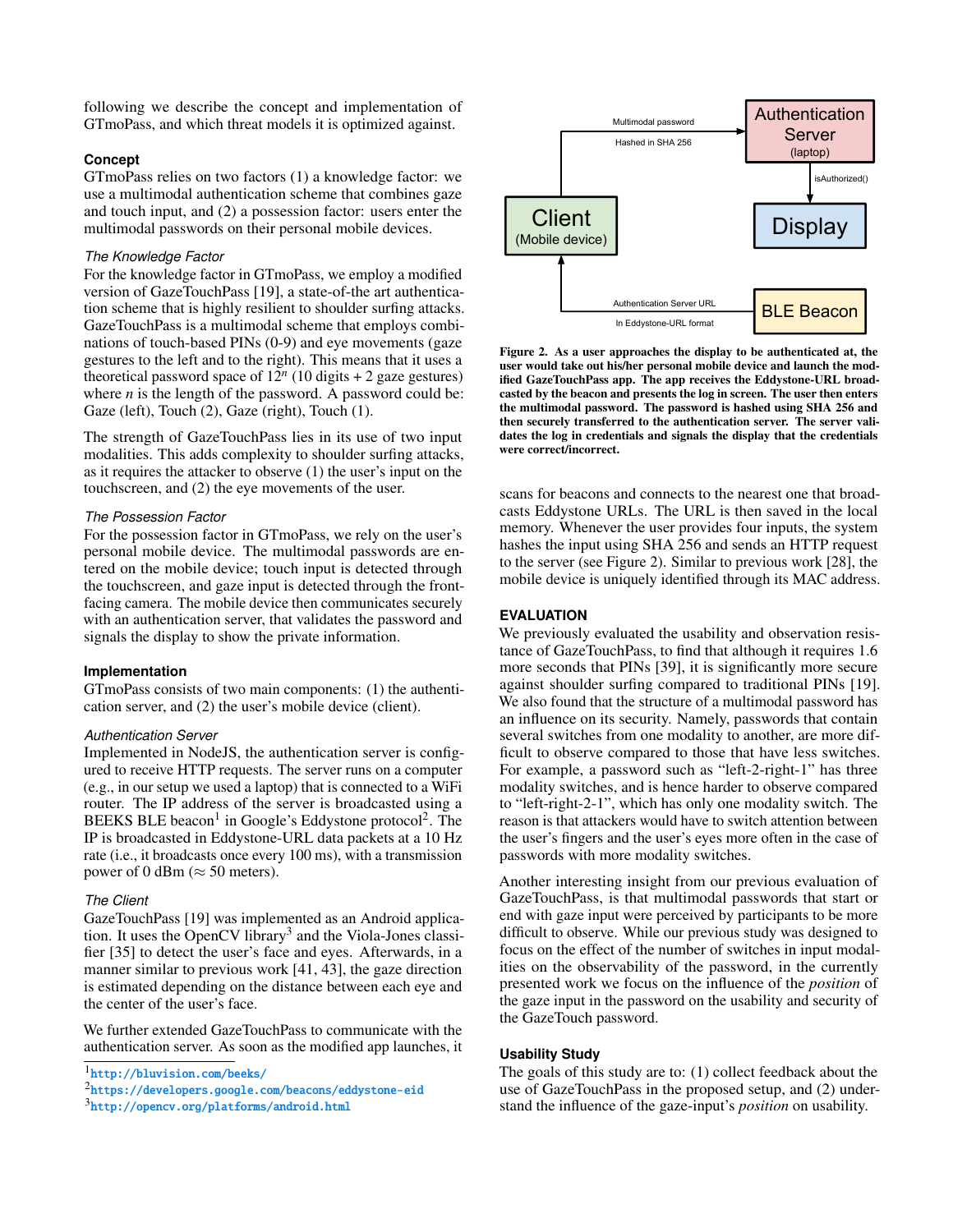

Figure 3. Participants were recorded during the usability study as they enter passwords using an HD video camera. The recorded videos were used in the subsequent security study to simulate shoulder surfing attacks. Figure A shows a user entering a touch input *Touch(7)*, while figure B shows a user performing a gaze gesture *Gaze(Left)*.

#### <span id="page-3-0"></span>*Apparatus*

We used a 48 inch Samsung TV ( $1920 \times 1080$  px) as a display. We connected a laptop computer running a NodeJS server that accepts HTTP requests. The server validates the received passwords and updates the display's content accordingly. We recorded participants as they enter passwords from the side (see Figure [3\)](#page-3-0). An HD camera was positioned such that it is close enough to show the touchscreen, and also the user's eyes. These videos were recorded to be used in the subsequent security study, to simulate shoulder surfing attacks.

#### *Design*

Since we wanted to investigate the influence of the position of the gaze input in the password, we experimented with four conditions: (1) passwords that start with gaze input (*GazeStart*), (2) passwords that end with gaze input (*GazeEnd*), (3) passwords that start and end with gaze input (*GazeStartEnd*), and (4) passwords with gaze input in the middle (*GazeMiddle*).

The study was designed as a repeated measures experiment. Each participant performed 16 authentications (4 passwords  $\times$ 4 conditions) using randomly generated passwords. In case of conditions GazeStart and GazeEnd, participants entered two passwords with one gaze input at the start/end of the password, while the other two passwords had two gaze inputs at the start/end of the password. Table [1](#page-3-1) shows sample passwords.

# *Participants*

We invited 16 participants to our lab (6 females), recruited through mailing lists and social networks. Participants were awarded with online shop vouchers or participation points. All participants had normal or corrected-to-normal vision.

#### *Procedure*

The experimenter first described the study and asked the participants to sign a consent form. She then handed the participant a mobile device with the modified version of GazeTouchPass

| Condition        |                                                   |                                                                 | <b>Example</b>                |  |      |
|------------------|---------------------------------------------------|-----------------------------------------------------------------|-------------------------------|--|------|
| <b>GazeStart</b> | startOne  <br>startTwo Gaze Gaze Touch Touch RL34 |                                                                 | Gaze Touch Touch Touch   L123 |  |      |
| GazeEnd          | endOne<br>endTwo                                  | Touch Touch Touch Gaze   943L<br>  Touch Touch Gaze Gaze   53RR |                               |  |      |
| GazeMiddle       |                                                   | Touch                                                           | Gaze Gaze Touch   7LL3        |  |      |
| GazeStartEnd     |                                                   | Gaze                                                            | Touch Touch Gaze              |  | R82L |

<span id="page-3-1"></span>Table 1. Previous work reported that the position of the gaze input was perceived by participants to have an influence on the password's observability [\[19\]](#page-7-2). Hence we experimented with the above conditions to cover possible positions of the gaze input in the password.

installed, and explained how it works. Each participant was allowed to perform a training run per condition to get acquainted with the system. The trial attempts were not included in the analysis. At each authentication attempt, the experimenter read out the password to be entered according to a previously generated list that was randomized. The participant would then enter the password, and observe the feedback on the display, which indicated whether or not the correct password was detected. Afterwards participants were interviewed to learn about their feedback, ideas and concerns about GTmoPass.

#### *Results*

To measure the impact of the position of gaze input on the usability of the passwords, we measured the *entry time* and the *error count* while authenticating.

Entry time was measured starting from the first input until the last input was recognized. Figure [4](#page-4-0) illustrates the time taken to enter a password at every condition. A repeated measures ANOVA (with Greenhouse-Geisser Correction due to violation of sphericity) showed a significant effect of the gaze input's position on the time it takes to enter a password  $(F_{1.8,27.5} = 9.1,$  $p < 0.05$ ). Post-hoc analysis with Bonferroni correction ( $\alpha$  $= 0.05 / 6$  comparisons  $= 0.0083$ ) showed significant differences in entry time between GazeStart ( $M = 2863$  ms,  $SD =$ 1525 ms) and GazeMiddle ( $M = 4959$  ms,  $SD = 3141$  ms), between GazeEnd ( $M = 3892$  ms,  $SD = 3045$  ms) and GazeMiddle ( $M = 4959$  ms,  $SD = 3141$  ms), and between GazeStartEnd ( $M = 3757$  ms,  $SD = 3852$  ms) and GazeMiddle ( $M =$  $4959 \text{ ms}$ ,  $SD = 3141 \text{ ms}$ ). The other pairs were not significantly different ( $p > 0.05$ ). This means that passwords with gaze in the middle are significantly slower than other cases.

Error count reflects the number of times the participant entered the password incorrectly. Errors could occur either due to entering the wrong gaze or touch input, or due to the system detecting an incorrect gaze input due to poor lighting conditions. Figure [5](#page-4-1) shows the number of errors at each condition.

Qualitative Feedback collected at the end of the study through semi-structured interviews revealed positive feedback towards the system. Many participants reported that they liked the idea of detecting eye movements through the smartphone's camera, and would imagine using it to authenticate on ATMs instead of using cards and PINs Some participants suggested using the system to open security doors. One participant suggested using it for authentication on other digital devices.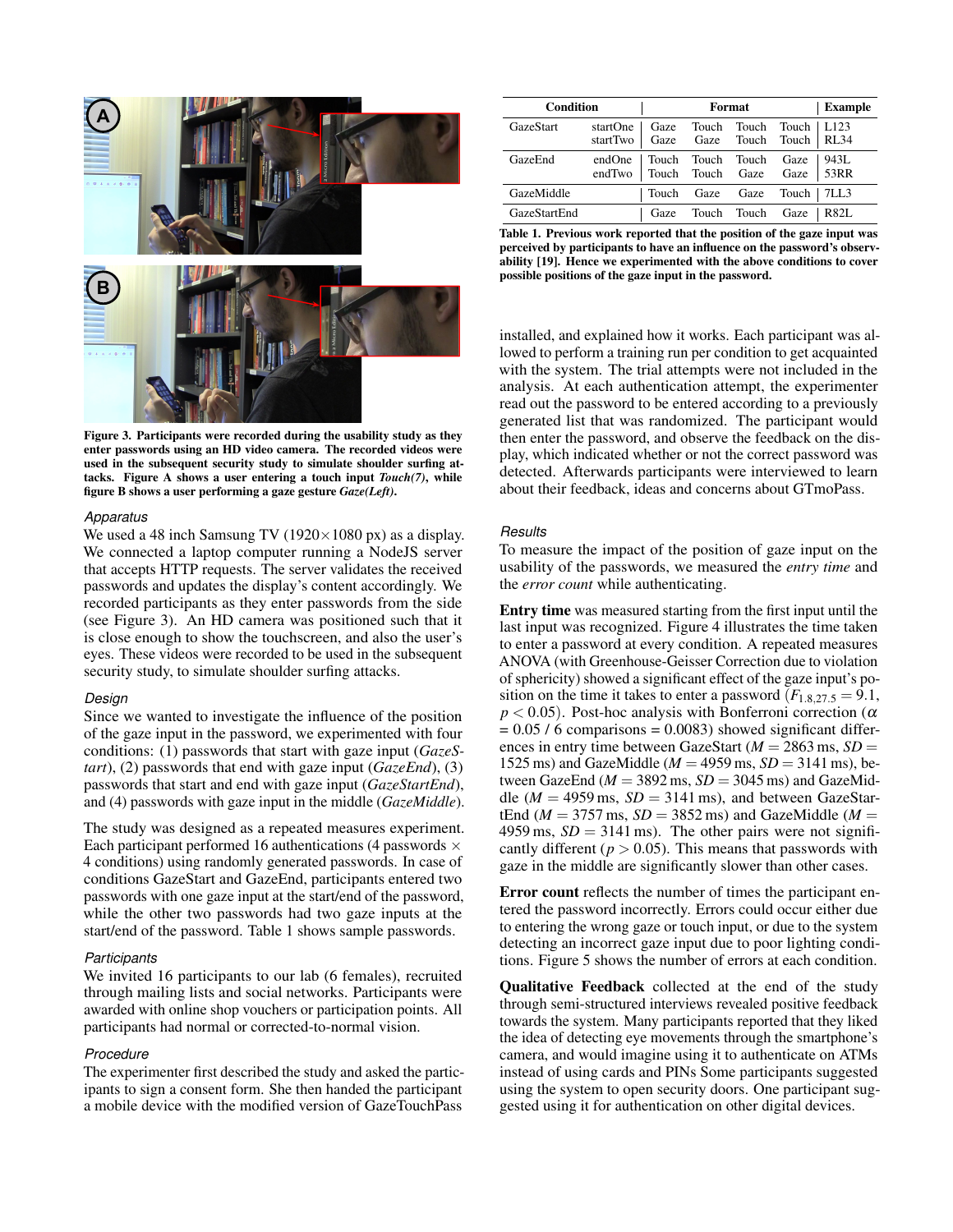

<span id="page-4-0"></span>Figure 4. Mean authentication times.



<span id="page-4-1"></span>

## **Security Study**

Unlike existing systems, GTmoPass is resilient to to thermal and smudge attacks by design. Heat traces and oily residues can only uncover the *touch* part of the password, but not the gaze input. Therefore in this study we focus on focus on GTmoPass's resilience to observation attacks.

Although previous work evaluated the impact of the number of modality switches on the security of passwords [\[19\]](#page-7-2). Our aim in this study was to understand the influence of gaze input's position on the observation resistance of the password.

Using the video material produced in the first study, we conducted a second *observability study* that simulated a shoulder surfing attack against a user authenticating using GTmoPass. To do this, we invited 16 different participants and asked them to simulate shoulder surfers by watching the recorded videos, and trying to find the entered passwords (see Figure [6\)](#page-4-2).

## *Threat Model*

In our threat model, the user and the attacker are in public space. The attacker is familiar with GTmoPass and how it works. The attacker observes the user from an angle that allows seeing both the touch input on the mobile device, and the eye movements (see Figure [3\)](#page-3-0). The distance between the attacker and the user is close enough to see the touchscreen, but far enough to reduce the effort of switching focus back and forth between the user's eyes and the device's touchscreen. After unveiling the password, the attacker tries to get hold of the device and authenticate at the display.



Figure 6. Participants of the security study watched HD videos of the usability study participants as they authenticated. The task was to find the correct password. Participants were explained how the system works, had a chance to try the application themselves, and were allowed to take notes while watching the videos.

## <span id="page-4-2"></span>*Participants and Reward mechanism*

We invited 16 participants (9 females) through mailing lists and social networks. None of them had participated in the usability study. All participants were awarded either an online shop voucher or participation points. In addition, they took part in a lottery for an additional 10 EUR online shop voucher, where the chance of winning increases as the participant successfully attacks more passwords. This was done to encourage participants to put a lot of effort in finding the passwords.

## *Design*

This study also followed a repeated measures within subjects design. Each participant watched 4 videos of successful authentications from each condition (4 videos  $\times$  4 conditions = 16 videos in total), each of which is a recording from a different usability study participant.

#### *Procedure and Apparatus*

After arriving at our lab and filling out the consent form, the experimenter explained the concept and the reward mechanism. The videos were displayed and controlled by the experimenter on a computer (1920 px  $\times$  1080 px). Participants were given a pen and a paper and were allowed to take notes while watching the videos (see Figure [6\)](#page-4-2). Since each video was attacked once, it was watched once and hence the duration of the attack depends on the length of the video. They were also allowed to try the application themselves. After watching the video once, they provided up to three guesses, but were not told whether their guesses were correct or not to avoid influencing the perceived difficulty. We concluded with a questionnaire to learn more about the perceived difficulty of attacks.

#### *Results*

To understand the impact of the position of gaze input on the observability of the passwords, we measured the *binary success rate* and the *Levenshtein distance*.

*Success rate* reflects how many passwords of each condition were successfully observed. On the other hand, the *Levenshtein distance* indicates how close the guess is to the original password [\[1,](#page-6-2) [19,](#page-7-2) [38\]](#page-8-7). Since our participants provided 3 guesses against each password they observed, only the guess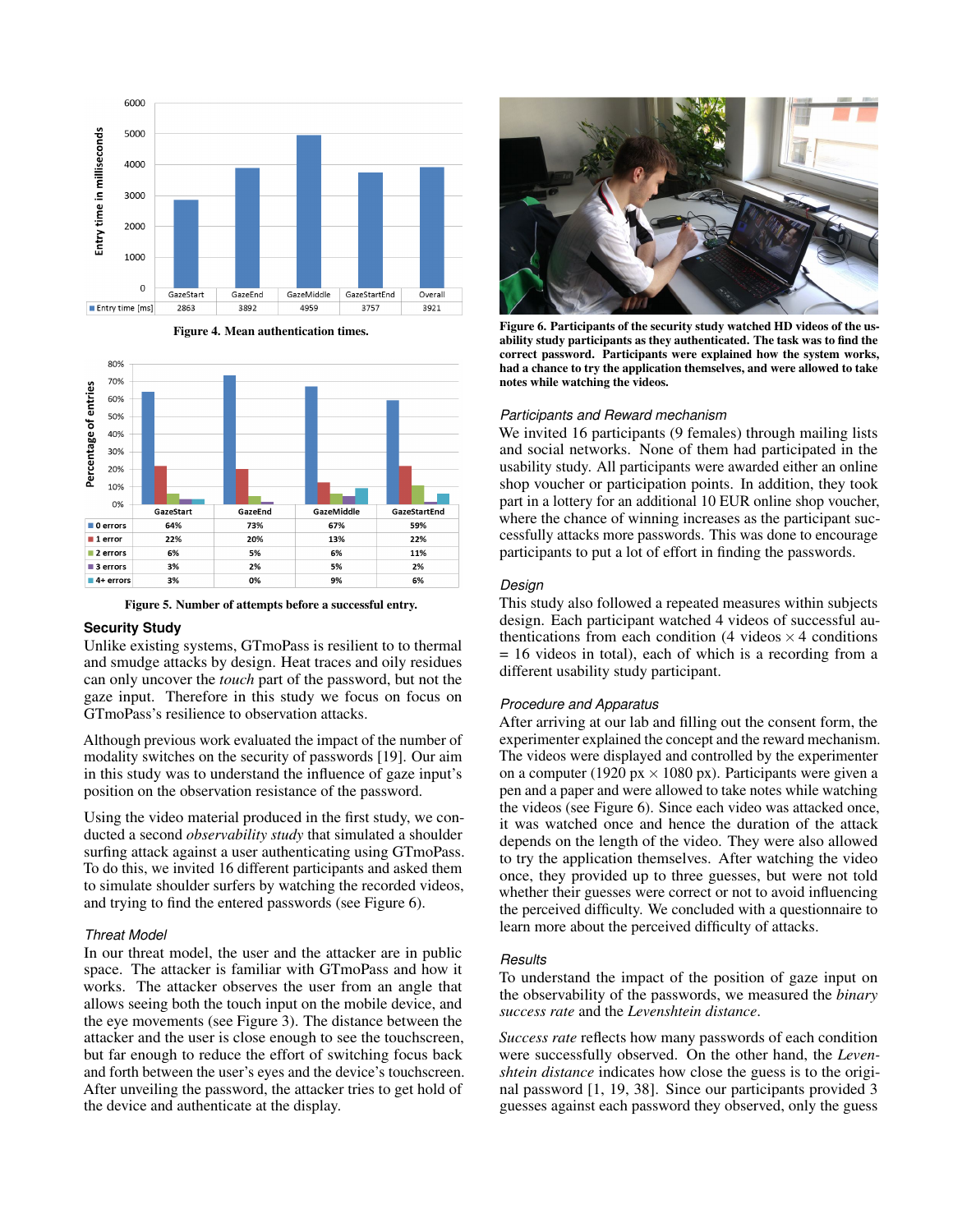| <b>Mean values</b>                                                                |      |      |      | GazeStart GazeEnd GazeMiddle GazeStartEnd |
|-----------------------------------------------------------------------------------|------|------|------|-------------------------------------------|
| Binary success rate<br>$(0\% = \text{all incorrect}; 100\% = \text{all correct})$ | 19%  | 16%  | 13%  | 16%                                       |
| Levenshtein distance<br>$(0=similar; 4=completely different)$                     | 1.36 | 1.18 | 1.21 | 1.27                                      |
| Perceived Difficulty<br>$(1=very easy; 4=very hard)$                              | 4    |      | 3.5  |                                           |

<span id="page-5-0"></span>Table 2. We measured the binary success rate (i.e., whether or not the attacker's guess is correct) and the Levenshtein distance (i.e., how similar the guesses are to the correct password). A low success rate and high Levenshtein distance indicate high observation resistance and hence higher security. The most secure passwords are the GazeMiddle, where only 13% of the passwords were observed successfully, and guesses were 55% similar to the correct ones. Participants reported the perceived difficulty of attacks before knowing whether their guesses were correct.

with the shortest distance (i.e., highest similarity) to the correct password was considered for analysis.

Table [2](#page-5-0) shows the average success rate and Levenshtein distance for each condition. While participants succeeded the most when attacking GazeStart, their guesses had the longest average distance from the correct password. Guesses against GazeEnd were closest to the correct password (i.e., low distance) possibly because the attackers knew that each password consists of 4 inputs, and after seeing two or three touch-inputs they foresaw that the following inputs are gaze-based.

We also collected the *perceived difficulty* which participants indicated through a Likert scale (5-points;1=very easy;5=very hard). Table [2](#page-5-0) shows that participants found all types difficult to observe, but GazeStart and GazeStartEnd were perceived to be more difficult compared to GazeEnd and GazeMiddle. These values are in-line with the Levenshtein distances.

## **DISCUSSION**

The proposed architecture enables usable and secure authentication on public displays. Users simply approach the display with their unmodified personal mobile device that has our app installed. The app retrieves the IP of the server that is broadcasted by the BLE beacon, allowing the user to directly authenticate without entering URLs or scanning QR codes.

A usability study shows that the use of multimodal passwords in that setup is feasible, well perceived, and is only slightly slower than the less secure PINs (von Zezschwitz et al. report 1.5 seconds for PIN-entry [\[39\]](#page-8-6)). While users make few errors, previous work has shown that users are willing to correct errors on public displays [\[20\]](#page-7-15). A security study showed that authentication is robust against observation attacks (only 13%- 19% successful attacks in optimal conditions), which is more secure than PINs and several recently proposed systems. For example, attacks against EyePassShapes [\[8\]](#page-6-5), EyePIN [\[12\]](#page-6-6), GazeTouchPass [\[19\]](#page-7-2) and XSide [\[11\]](#page-6-15) had success rates of 42%, 55%, 19% and 9% – 38% respectively. Furthermore, the fact that gaze-input does not leave traces on the device makes GTmoPass secure against thermal and smudge attacks even if the attacker gets hold of the mobile device.

## **Trade-off between Usability and Security**

While authentication using PINs is fast, it is known to be insecure and highly vulnerable to observation attacks [\[19,](#page-7-2) [37\]](#page-8-8) and thermal attacks [\[1\]](#page-6-2). On the other hand authentication using multimodal passwords is more secure, but takes longer time

compared to PINs. While even a slight increase in authentication time on mobile devices has a big impact considering that users unlock their mobile devices more than 50 times a day [\[18\]](#page-7-16), we argue that authentication on public displays does not happen as often and hence a slight increase (between 1.3 and 2.5 seconds in our case) is not very significant.

In addition to the overall trade-off, we found that having gazeinput in the middle of the password (GazeMiddle) is the least likely to be successfully attacked, but also requires the longest time to enter. In general, it was found that providing consecutive gaze inputs results in longer authentication times. This was the case in GazeStartTwo and GazeEndTwo and GazeMiddle (see examples in Table [1\)](#page-3-1). This is due to the time it takes to perform a gaze gesture, look to the front again, then perform another gaze gesture. On the other hand, guesses against GazeEnd are the closest to the actual password. We expect that after observing two or three touch inputs, participants foresaw that the following inputs could be gaze-based.

# **Perceived Difficulty of Shoulder Surfing**

It is interesting that the perceived difficulty of attacks reported by participants was more in-line with the Levenshtein distances rather than with the binary success rate. The Levenshtein distance metric evaluates how similar a guess is to the actual password, which means that it also reflects how many times digits or gaze gestures were observed correctly. This means that unlike the binary success rate, participant's confidence in identifying particular inputs can be a valid indicator of low Levenshtein distances.

It is not surprising that the final success rate does not correlate with the perceived difficulty. In fact, previous work reported that attackers often underestimate the perceived difficulty of shoulder surfing. For example, in the work by George et al. [\[17\]](#page-6-16), the perceived difficulty of performing shoulder surfing attacks changed drastically after trying to perform attacks.

## **CONCLUSION**

In this work we showed that GTmoPass offers a secure authentication architecture for public displays. A usability and a security study showed that GTmoPass is usable and secure against shoulder surfing. We also discussed how thermal and smudge attacks are infeasible by design.

In the future, we want to evaluate more complicated threat models. For example, a combination of a thermal attack to uncover touch input and an observation attack to uncover gaze input, or multiple consecutive observations by insiders (e.g., family members or work colleagues). Another interesting threat model is the case of having two attackers: one observing the eyes, while the other observes the touchscreen. We also intend to conduct a field study to better understand how users perceive GTmoPass in the wild. A further direction for future work is to include a third inherence factor. This can be done by scanning the finger print or by face detection using the front-facing camera.

# **ACKNOWLEDGEMENT**

This work was supported by a Google IoT Technology Research Award.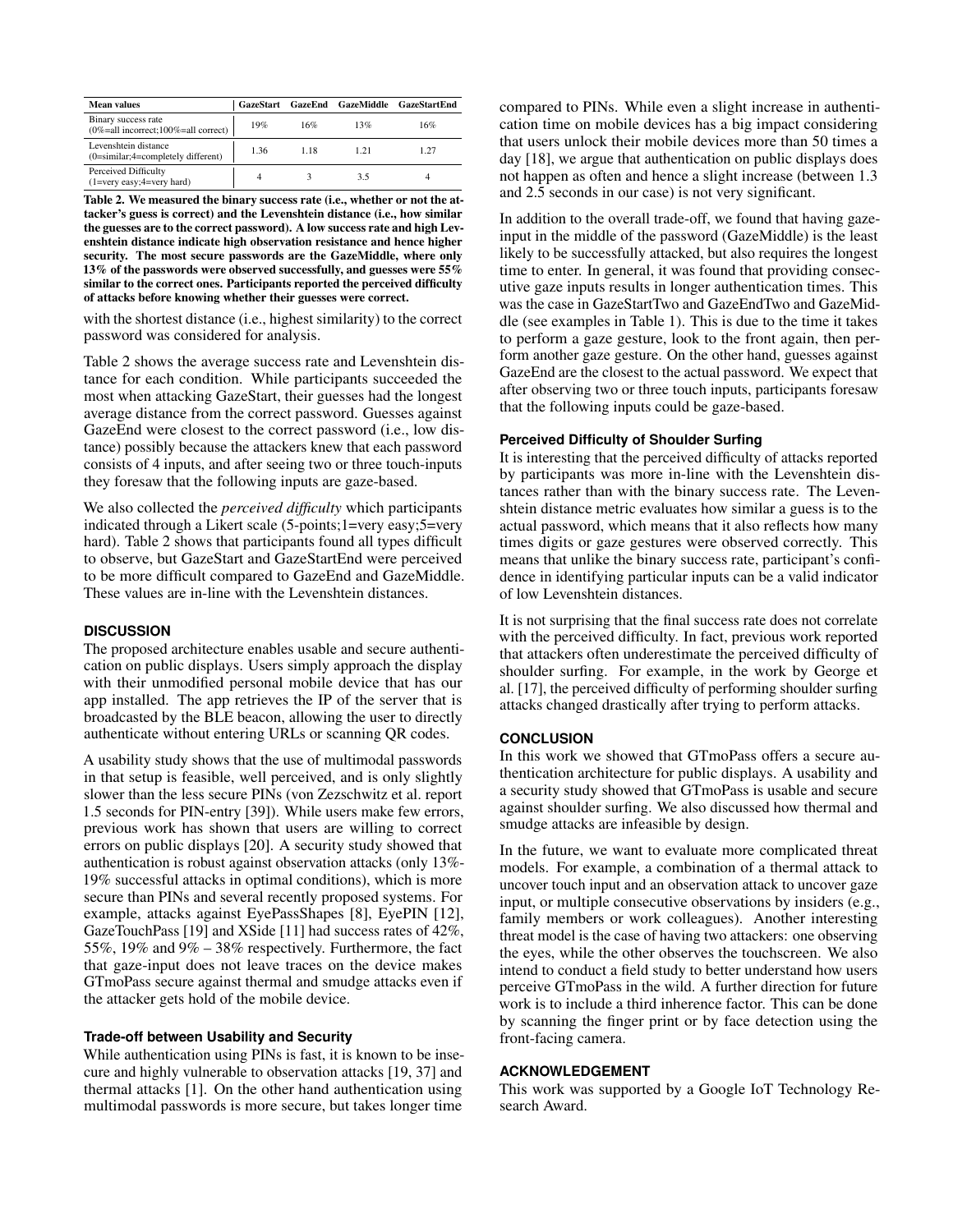# <span id="page-6-2"></span>**REFERENCES**

- 1. Yomna Abdelrahman, Mohamed Khamis, Stefan Schneegass, and Florian Alt. 2017. Stay Cool! Understanding Thermal Attacks on Mobile-based User Authentication. In *Proceedings of the 35th Annual ACM Conference on Human Factors in Computing Systems (CHI '17)*. ACM, New York, NY, USA. DOI: <http://dx.doi.org/10.1145/3025453.3025461>
- <span id="page-6-4"></span>2. M. D. H. Abdullah, A. H. Abdullah, N. Ithnin, and H. K. Mammi. 2008. Towards Identifying Usability and Security Features of Graphical Password in Knowledge Based Authentication Technique. In *2008 Second Asia International Conference on Modelling & Simulation (AMS)*. 396–403. DOI: <http://dx.doi.org/10.1109/AMS.2008.136>
- <span id="page-6-3"></span>3. Adam J. Aviv, Katherine Gibson, Evan Mossop, Matt Blaze, and Jonathan M. Smith. 2010. Smudge Attacks on Smartphone Touch Screens. In *Proceedings of the 4th USENIX Conference on Offensive Technologies (WOOT'10)*. USENIX Association, Berkeley, CA, USA, 1–7. <http://dl.acm.org/citation.cfm?id=1925004.1925009>
- <span id="page-6-12"></span>4. Andrea Bianchi. 2011. Authentication on Public Terminals with Private Devices. In *Proceedings of the Fifth International Conference on Tangible, Embedded, and Embodied Interaction (TEI '11)*. ACM, New York, NY, USA, 429–430. DOI:

# <http://dx.doi.org/10.1145/1935701.1935815>

- <span id="page-6-14"></span>5. Frederik Brudy, David Ledo, Saul Greenberg, and Andreas Butz. 2014. Is Anyone Looking? Mitigating Shoulder Surfing on Public Displays Through Awareness and Protection. In *Proceedings of The International Symposium on Pervasive Displays (PerDis '14)*. ACM, New York, NY, USA, Article 1, 6 pages. DOI: <http://dx.doi.org/10.1145/2611009.2611028>
- <span id="page-6-9"></span>6. Nigel Davies, Adrian Friday, Peter Newman, Sarah Rutlidge, and Oliver Storz. 2009. Using Bluetooth Device Names to Support Interaction in Smart Environments. In *Proceedings of the 7th International Conference on Mobile Systems, Applications, and Services (MobiSys '09)*. ACM, New York, NY, USA, 151–164. DOI: <http://dx.doi.org/10.1145/1555816.1555832>
- <span id="page-6-0"></span>7. Nigel Davies, Marc Langheinrich, Sarah Clinch, Ivan Elhart, Adrian Friday, Thomas Kubitza, and Bholanathsingh Surajbali. 2014. Personalisation and Privacy in Future Pervasive Display Networks. In *Proceedings of the 32Nd Annual ACM Conference on Human Factors in Computing Systems (CHI '14)*. ACM, New York, NY, USA, 2357–2366. DOI: <http://dx.doi.org/10.1145/2556288.2557287>
- <span id="page-6-5"></span>8. Alexander De Luca, Martin Denzel, and Heinrich Hussmann. 2009. Look into My Eyes!: Can You Guess My Password?. In *Proceedings of the 5th Symposium on Usable Privacy and Security (SOUPS '09)*. ACM, New York, NY, USA, Article 7, 12 pages. DOI: <http://dx.doi.org/10.1145/1572532.1572542>
- <span id="page-6-13"></span>9. Alexander De Luca and Bernhard Frauendienst. 2008. A Privacy-respectful Input Method for Public Terminals. In *Proceedings of the 5th Nordic Conference on Human-computer Interaction: Building Bridges (NordiCHI '08)*. ACM, New York, NY, USA, 455–458. DOI:<http://dx.doi.org/10.1145/1463160.1463218>
- <span id="page-6-10"></span>10. Alexander De Luca, Alina Hang, Frederik Brudy, Christian Lindner, and Heinrich Hussmann. 2012. Touch Me Once and I Know It's You!: Implicit Authentication Based on Touch Screen Patterns. In *Proceedings of the SIGCHI Conference on Human Factors in Computing Systems (CHI '12)*. ACM, New York, NY, USA, 987–996. DOI:<http://dx.doi.org/10.1145/2207676.2208544>
- <span id="page-6-15"></span>11. Alexander De Luca, Marian Harbach, Emanuel von Zezschwitz, Max-Emanuel Maurer, Bernhard Ewald Slawik, Heinrich Hussmann, and Matthew Smith. 2014. Now You See Me, Now You Don't: Protecting Smartphone Authentication from Shoulder Surfers. In *Proceedings of the 32Nd Annual ACM Conference on Human Factors in Computing Systems (CHI '14)*. ACM, New York, NY, USA, 2937–2946. DOI: <http://dx.doi.org/10.1145/2556288.2557097>
- <span id="page-6-6"></span>12. Alexander De Luca, Roman Weiss, and Heiko Drewes. 2007. Evaluation of Eye-gaze Interaction Methods for Security Enhanced PIN-entry. In *Proceedings of the 19th Australasian Conference on Computer-Human Interaction: Entertaining User Interfaces (OZCHI '07)*. ACM, New York, NY, USA, 199–202. DOI: <http://dx.doi.org/10.1145/1324892.1324932>
- <span id="page-6-7"></span>13. Alexander De Luca, Roman Weiss, Heinrich Hussmann, and Xueli An. 2008. Eyepass - Eye-stroke Authentication for Public Terminals. In *CHI '08 Extended Abstracts on Human Factors in Computing Systems (CHI EA '08)*. ACM, New York, NY, USA, 3003–3008. DOI: <http://dx.doi.org/10.1145/1358628.1358798>
- <span id="page-6-1"></span>14. Malin Eiband, Mohamed Khamis, Emanuel von Zezschwitz, Heinrich Hussmann, and Florian Alt. 2017. Understanding Shoulder Surfing in the Wild: Stories from Users and Observers. In *Proceedings of the 35th Annual ACM Conference on Human Factors in Computing Systems (CHI '17)*. ACM, New York, NY, USA. DOI:<http://dx.doi.org/10.1145/3025453.3025636>
- <span id="page-6-11"></span>15. FaceLock. 2013. FaceLock. <http://www.facelock.mobi/>. (2013). accessed 10 January 2017.
- <span id="page-6-8"></span>16. Alain Forget, Sonia Chiasson, and Robert Biddle. 2010. Shoulder-surfing Resistance with Eye-gaze Entry in Cued-recall Graphical Passwords. In *Proceedings of the SIGCHI Conference on Human Factors in Computing Systems (CHI '10)*. ACM, New York, NY, USA, 1107–1110. DOI: <http://dx.doi.org/10.1145/1753326.1753491>
- <span id="page-6-16"></span>17. Ceenu Goerge, Mohamed Khamis, Emanuel von Zezschwitz, Marinus Burger, Henri Schmidt, Florian Alt, and Heinrich Hussmann. 2017. Seamless and Secure VR: Adapting and Evaluating Established Authentication Systems for Virtual Reality. In *Proceedings of the*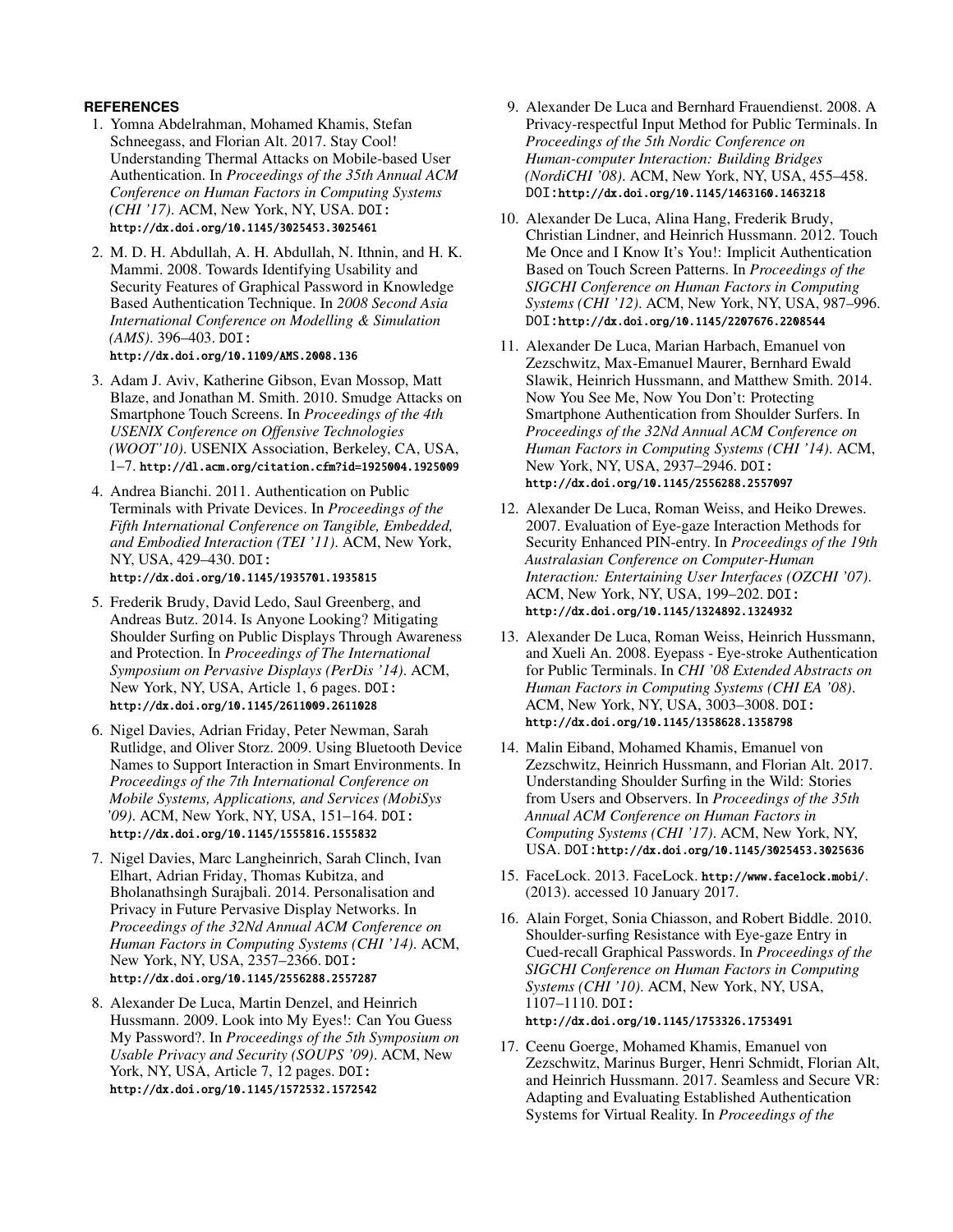*Network and Distributed System Security Symposium (USEC '17)*. NDSS. DOI: <http://dx.doi.org/10.14722/usec.2017.23028>

<span id="page-7-16"></span>18. Marian Harbach, Alexander De Luca, and Serge Egelman. 2016. The Anatomy of Smartphone Unlocking: A Field Study of Android Lock Screens. In *Proceedings of the 2016 CHI Conference on Human Factors in Computing Systems (CHI '16)*. ACM, New York, NY, USA, 4806–4817. DOI:

# <http://dx.doi.org/10.1145/2858036.2858267>

- <span id="page-7-2"></span>19. Mohamed Khamis, Florian Alt, Mariam Hassib, Emanuel von Zezschwitz, Regina Hasholzner, and Andreas Bulling. 2016a. GazeTouchPass: Multimodal Authentication Using Gaze and Touch on Mobile Devices. In *Proceedings of the 2016 CHI Conference Extended Abstracts on Human Factors in Computing Systems (CHI EA '16)*. ACM, New York, NY, USA, 2156–2164. DOI: <http://dx.doi.org/10.1145/2851581.2892314>
- <span id="page-7-15"></span>20. Mohamed Khamis, Ludwig Trotter, Markus Tessmann, Christina Dannhart, Andreas Bulling, and Florian Alt. 2016b. EyeVote in the Wild: Do Users Bother Correcting System Errors on Public Displays?. In *Proceedings of the 15th International Conference on Mobile and Ubiquitous Multimedia (MUM '16)*. ACM, New York, NY, USA, 57–62. DOI:<http://dx.doi.org/10.1145/3012709.3012743>
- <span id="page-7-0"></span>21. Thomas Kubitza, Sarah Clinch, Nigel Davies, and Marc Langheinrich. 2013. Using Mobile Devices to Personalize Pervasive Displays. *SIGMOBILE Mob. Comput. Commun. Rev.* 16, 4 (Feb. 2013), 26–27. DOI: <http://dx.doi.org/10.1145/2436196.2436211>
- <span id="page-7-10"></span>22. Yan Li, Yingjiu Li, Qiang Yan, Hancong Kong, and Robert H. Deng. 2015. Seeing Your Face Is Not Enough: An Inertial Sensor-Based Liveness Detection for Face Authentication. In *Proceedings of the 22Nd ACM SIGSAC Conference on Computer and Communications Security (CCS '15)*. ACM, New York, NY, USA, 1558–1569. DOI: <http://dx.doi.org/10.1145/2810103.2813612>
- <span id="page-7-1"></span>23. Nemanja Memarovic. 2015. Public Photos, Private Concerns: Uncovering Privacy Concerns of User Generated Content Created Through Networked Public Displays. In *Proceedings of the 4th International Symposium on Pervasive Displays (PerDis '15)*. ACM, New York, NY, USA, 171–177. DOI: <http://dx.doi.org/10.1145/2757710.2757739>
- <span id="page-7-3"></span>24. Keaton Mowery, Sarah Meiklejohn, and Stefan Savage. 2011. Heat of the Moment: Characterizing the Efficacy of Thermal Camera-based Attacks. In *Proceedings of the 5th USENIX Conference on Offensive Technologies (WOOT'11)*. USENIX Association, Berkeley, CA, USA, 6–6. <http://dl.acm.org/citation.cfm?id=2028052.2028058>
- <span id="page-7-4"></span>25. Shwetak N. Patel, Jeffrey S. Pierce, and Gregory D. Abowd. 2004. A Gesture-based Authentication Scheme for Untrusted Public Terminals. In *Proceedings of the 17th Annual ACM Symposium on User Interface Software and Technology (UIST '04)*. ACM, New York, NY, USA,  $157-160.$  DOI:

<http://dx.doi.org/10.1145/1029632.1029658>

<span id="page-7-5"></span>26. Trevor Pering, Murali Sundar, John Light, and Roy Want. 2003. Photographic Authentication Through Untrusted Terminals. *IEEE Pervasive Computing* 2, 1 (Jan. 2003), 30–36. DOI:

# <http://dx.doi.org/10.1109/MPRV.2003.1186723>

- <span id="page-7-11"></span>27. Alexander P. Pons and Peter Polak. 2008. Understanding User Perspectives on Biometric Technology. *Commun. ACM* 51, 9 (Sept. 2008), 115–118. DOI: <http://dx.doi.org/10.1145/1378727.1389971>
- <span id="page-7-7"></span>28. Florian Schaub, Peter Lang, Bastian Könings, and Michael Weber. 2013. PriCal: Dynamic Privacy Adaptation of Collaborative Calendar Displays. In *Proceedings of the 2013 ACM Conference on Pervasive and Ubiquitous Computing Adjunct Publication (UbiComp '13 Adjunct)*. ACM, New York, NY, USA, 223–226. DOI:

#### <http://dx.doi.org/10.1145/2494091.2494163>

- <span id="page-7-6"></span>29. Stefan Schneegass, Frank Steimle, Andreas Bulling, Florian Alt, and Albrecht Schmidt. 2014. SmudgeSafe: Geometric Image Transformations for Smudge-resistant User Authentication. In *Proceedings of the 2014 ACM International Joint Conference on Pervasive and Ubiquitous Computing (UbiComp '14)*. ACM, New York, NY, USA, 775–786. DOI: <http://dx.doi.org/10.1145/2632048.2636090>
- <span id="page-7-13"></span>30. Julian Seifert, Alexander De Luca, and Enrico Rukzio. 2012. Don't Queue Up!: User Attitudes Towards Mobile Interactions with Public Terminals. In *Proceedings of the 11th International Conference on Mobile and Ubiquitous Multimedia (MUM '12)*. ACM, New York, NY, USA, Article 45, 4 pages. DOI: <http://dx.doi.org/10.1145/2406367.2406422>
- <span id="page-7-14"></span>31. Richard Sharp, James Scott, and Alastair R. Beresford. 2006. *Secure Mobile Computing Via Public Terminals*. Springer Berlin Heidelberg, Berlin, Heidelberg, 238–253. DOI:[http://dx.doi.org/10.1007/11748625\\_15](http://dx.doi.org/10.1007/11748625_15)
- <span id="page-7-8"></span>32. Garth B. D. Shoemaker and Kori M. Inkpen. 2001. Single Display Privacyware: Augmenting Public Displays with Private Information. In *Proceedings of the SIGCHI Conference on Human Factors in Computing Systems (CHI '01)*. ACM, New York, NY, USA, 522–529. DOI: <http://dx.doi.org/10.1145/365024.365349>
- <span id="page-7-9"></span>33. Chen Song, Aosen Wang, Kui Ren, and Wenyao Xu. 2016. "EyeVeri: A Secure and Usable Approach for Smartphone User Authentication". In *IEEE International Conference on Computer Communication (INFOCOM'16)*. San Francisco, California, 1 – 9.
- <span id="page-7-12"></span>34. Martin Stokkenes, Raghavendra Ramachandra, and Christoph Busch. 2016. Biometric Authentication Protocols on Smartphones: An Overview. In *Proceedings of the 9th International Conference on Security of Information and Networks (SIN '16)*. ACM, New York, NY, USA, 136–140. DOI: <http://dx.doi.org/10.1145/2947626.2951962>